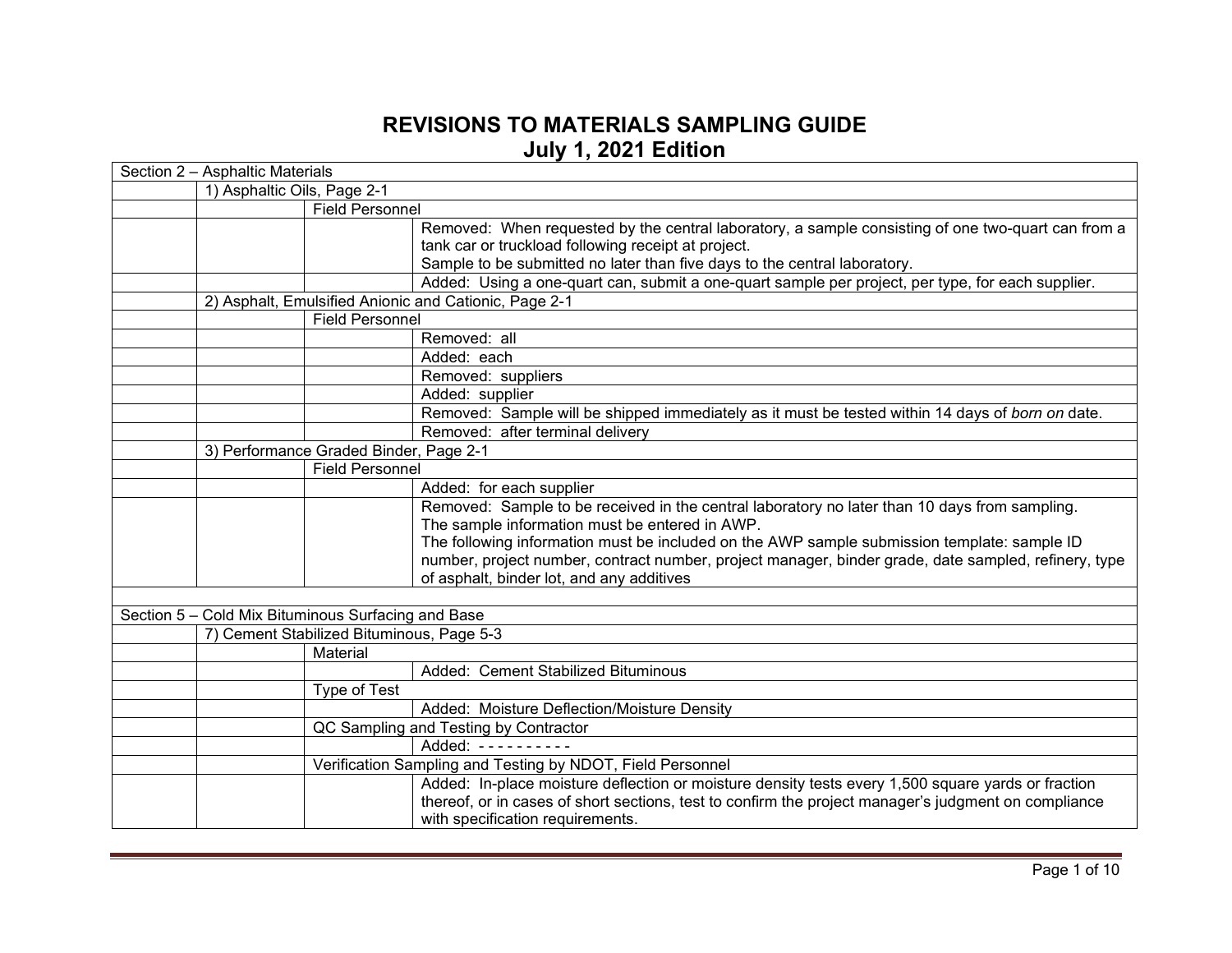|                                            | Verification Sampling and Testing by NDOT, Branch Lab                                              |
|--------------------------------------------|----------------------------------------------------------------------------------------------------|
|                                            | Added: ----------                                                                                  |
|                                            | Verification Sampling and Testing by NDOT, Central Lab                                             |
|                                            | Added: ----------                                                                                  |
|                                            | Location of Additional Information                                                                 |
|                                            | Added: ----------                                                                                  |
| Type of Test                               |                                                                                                    |
|                                            | Added: Mix Design                                                                                  |
|                                            | QC Sampling and Testing by Contractor                                                              |
|                                            | Added: The contractor shall core asphalt surface and supply one 120-pound sample of asphalt and    |
|                                            | one 20-pound sample of underlying soil to perform the testing shown under the central laboratory   |
|                                            | column.                                                                                            |
|                                            | The contractor will provide the samples to project personnel.                                      |
|                                            | Samples required 21 days prior to construction.                                                    |
|                                            | Verification Sampling and Testing by NDOT, Field Personnel                                         |
|                                            | Project personnel will be present during asphalt coring of the roadway.                            |
|                                            | Project personnel will transport the sampled material.                                             |
|                                            | Verification Sampling and Testing by NDOT, Branch Lab                                              |
|                                            | Added: $------$                                                                                    |
|                                            | Verification Sampling and Testing by NDOT, Central Lab                                             |
|                                            | Added: One 120-pound sample of asphalt and one 20-pound sample of underlying soil for verification |
|                                            | testing and mix design.                                                                            |
|                                            | <b>Location of Additional Information</b>                                                          |
|                                            | Added: Section 29, Policy 4                                                                        |
| Type of Test                               |                                                                                                    |
|                                            | Added: Portland Cement                                                                             |
|                                            | QC Sampling and Testing by Contractor                                                              |
|                                            | Added: ----------                                                                                  |
|                                            | Verification Sampling and Testing by NDOT, Field Personnel                                         |
|                                            | Added: ----------                                                                                  |
|                                            | Verification Sampling and Testing by NDOT, Branch Lab                                              |
|                                            | Added: ----------                                                                                  |
|                                            | Verification Sampling and Testing by NDOT, Central Lab                                             |
|                                            | Added: ----------                                                                                  |
|                                            | Location of Additional Information                                                                 |
|                                            | Added: Section 14, Portland Cement                                                                 |
| 8) Fly Ash Stabilized Bituminous, Page 5-4 |                                                                                                    |
| Material                                   |                                                                                                    |
|                                            | Added: Fly Ash Stabilized Bituminous                                                               |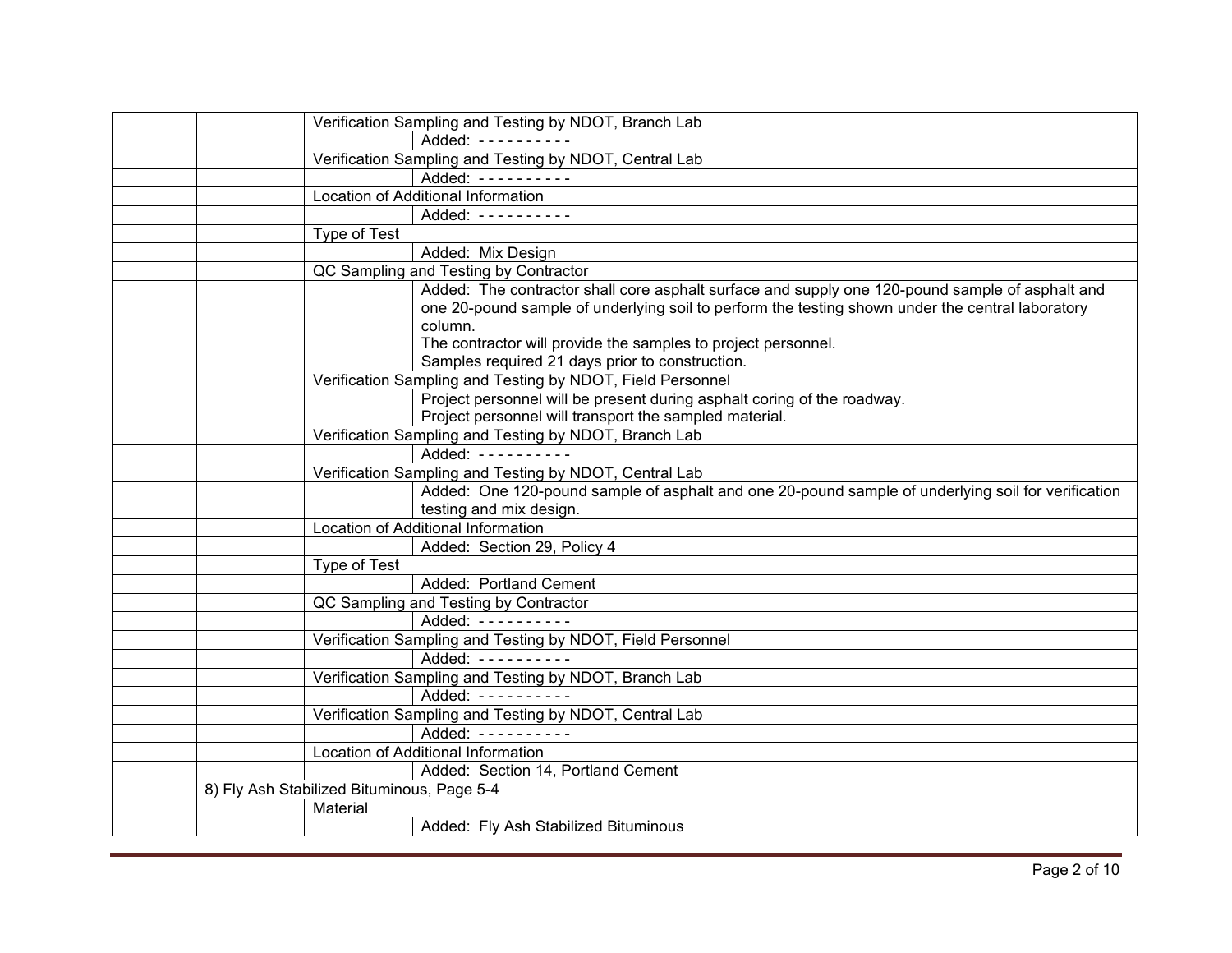| Type of Test |                                                                                                      |
|--------------|------------------------------------------------------------------------------------------------------|
|              | Added: Moisture Deflection/Moisture Density                                                          |
|              | QC Sampling and Testing by Contractor                                                                |
|              | Added: ----------                                                                                    |
|              | Verification Sampling and Testing by NDOT, Field Personnel                                           |
|              | Added: In-place moisture deflection or moisture density tests every 1,500 square yards or fraction   |
|              | thereof, or in cases of short sections, test to confirm the project manager's judgment on compliance |
|              | with specification requirements                                                                      |
|              | Verification Sampling and Testing by NDOT, Branch Lab                                                |
|              | Added: ----------                                                                                    |
|              | Verification Sampling and Testing by NDOT, Central Lab                                               |
|              | Added: ----------                                                                                    |
|              | Location of Additional Information                                                                   |
|              | Added: ----------                                                                                    |
| Type of Test |                                                                                                      |
|              | Added: Mix Design                                                                                    |
|              | QC Sampling and Testing by Contractor                                                                |
|              | Added: The contractor shall core asphalt surface and supply one 120-pound sample of asphalt, one     |
|              | 20-pound sample of underlying soil, and one 20-pound sample of fly ash to perform the testing shown  |
|              | under the central laboratory column.                                                                 |
|              | The contractor will provide the samples to project personnel.                                        |
|              | Samples required 21 days prior to construction.                                                      |
|              | Verification Sampling and Testing by NDOT, Field Personnel                                           |
|              | Added: Project personnel will be present during asphalt coring of the roadway.                       |
|              | Project personnel will transport the sampled material.                                               |
|              | Verification Sampling and Testing by NDOT, Branch Lab                                                |
|              | Added: ----------                                                                                    |
|              | Verification Sampling and Testing by NDOT, Central Lab                                               |
|              | Added: One 120-pound sample of asphalt, one 20-pound sample of underlying soil, and one 20-pound     |
|              | sample of fly ash for verification testing and mix design.                                           |
|              | Location of Additional Information                                                                   |
|              | Added: ----------                                                                                    |
| Type of Test |                                                                                                      |
|              | Added: Fly Ash                                                                                       |
|              | QC Sampling and Testing by Contractor                                                                |
|              | Added: ----------                                                                                    |
|              | Verification Sampling and Testing by NDOT, Field Personnel                                           |
|              | Added: ----------                                                                                    |
|              | Verification Sampling and Testing by NDOT, Branch Lab                                                |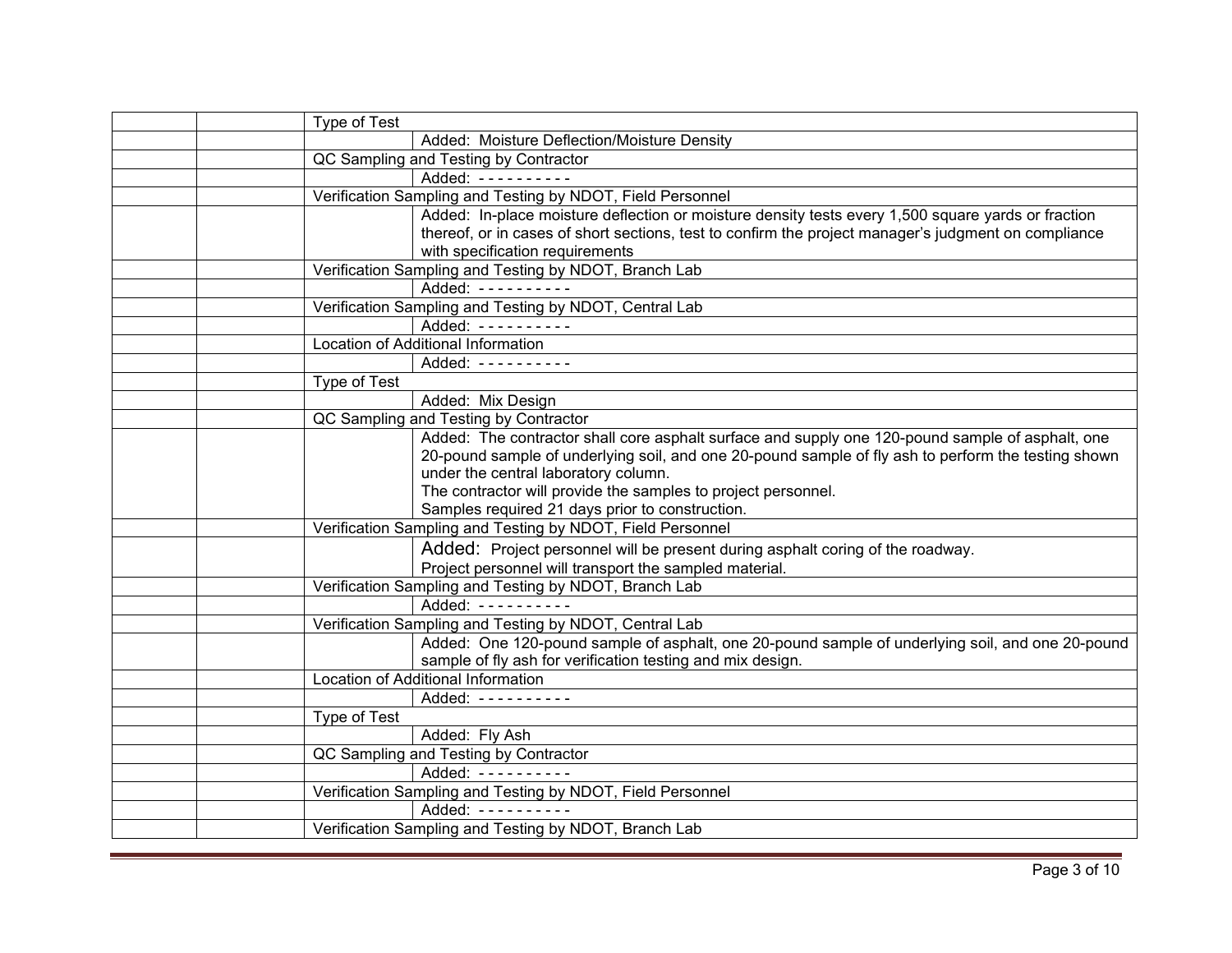|                                                  | Added: ----------                                                                                        |
|--------------------------------------------------|----------------------------------------------------------------------------------------------------------|
|                                                  | Verification Sampling and Testing by NDOT, Central Lab                                                   |
|                                                  | Added: ----------                                                                                        |
|                                                  | Location of Additional Information                                                                       |
|                                                  | Added: Section 10, Fly Ash                                                                               |
| 9) Cold-in-Place Recycled with Foam, Page 5-4    |                                                                                                          |
| Material                                         |                                                                                                          |
|                                                  | Added: Cold-in-Place Recycled with Foam                                                                  |
| Type of Test                                     |                                                                                                          |
|                                                  | Added: Moisture Deflection/Moisture Density                                                              |
|                                                  | QC Sampling and Testing by Contractor                                                                    |
|                                                  | Added: ----------                                                                                        |
|                                                  | Verification Sampling and Testing by NDOT, Field Personnel                                               |
|                                                  | Added: In-place moisture deflection or moisture density tests every 1,500 square yards or fraction       |
|                                                  | thereof, or in cases of short sections, test to confirm the project manager's judgment on compliance     |
|                                                  | with specification requirements.                                                                         |
|                                                  | Verification Sampling and Testing by NDOT, Branch Lab                                                    |
|                                                  | Added: ----------                                                                                        |
|                                                  | Verification Sampling and Testing by NDOT, Central Lab                                                   |
|                                                  | Added: ----------                                                                                        |
|                                                  | Location of Additional Information                                                                       |
|                                                  | Added: $--------$                                                                                        |
| Type of Test                                     |                                                                                                          |
|                                                  | Added: Mix Design                                                                                        |
|                                                  | QC Sampling and Testing by Contractor                                                                    |
|                                                  | Added: Contractor shall core the roadway and supply 500 pounds of asphalt and a quantity of PG           |
|                                                  | Binder from the project at a quantity recommended by the laboratory doing the testing. The laboratory    |
|                                                  | shall be an independent laboratory familiar with Cold in Place recycling mix designs, it shall provide a |
|                                                  | mix design meeting the requirements of the specification.                                                |
|                                                  | Verification Sampling and Testing by NDOT, Field Personnel                                               |
|                                                  | Added: Project personnel will be present during asphalt coring of the roadway.                           |
|                                                  | Project personnel will transport the sampled material.                                                   |
|                                                  | Verification Sampling and Testing by NDOT, Branch Lab                                                    |
|                                                  | Added: ----------                                                                                        |
|                                                  | Verification Sampling and Testing by NDOT, Central Lab                                                   |
|                                                  | Added: Binder acceptance samples to be tested in the central laboratory.                                 |
|                                                  | Location of Additional Information                                                                       |
|                                                  | Added: Section 2, Performance Graded Binder                                                              |
| 10) Hydrated Lime Slurry Stabilization, Page 5-5 |                                                                                                          |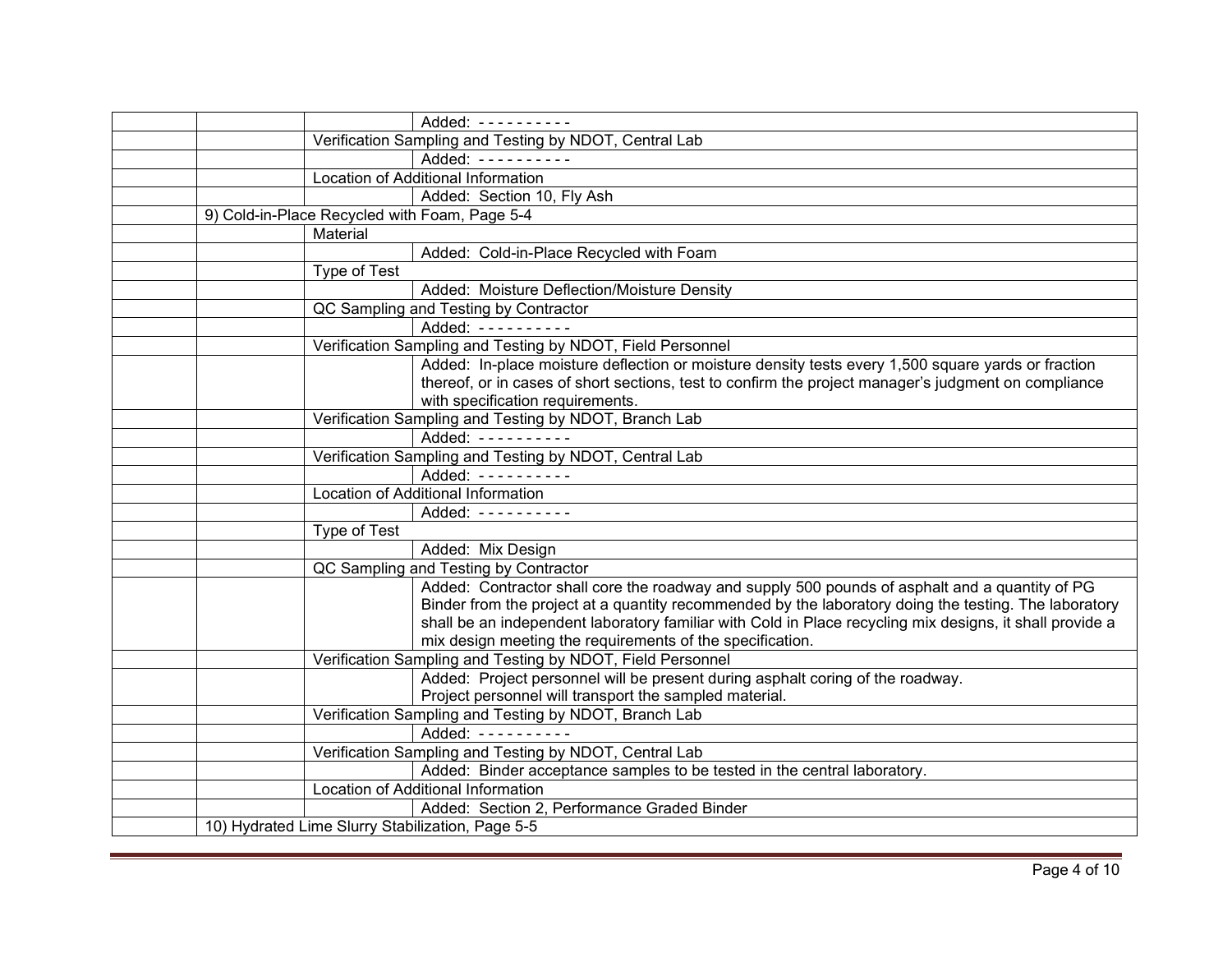|                                                     | Material     |                                                                                                      |
|-----------------------------------------------------|--------------|------------------------------------------------------------------------------------------------------|
|                                                     |              | Added: Hydrated Lime Slurry Stabilization                                                            |
|                                                     | Type of Test |                                                                                                      |
|                                                     |              | Added: Moisture Deflection/Moisture Density                                                          |
|                                                     |              | QC Sampling and Testing by Contractor                                                                |
|                                                     |              | Added: ----------                                                                                    |
|                                                     |              | Verification Sampling and Testing by NDOT, Field Personnel                                           |
|                                                     |              | Added: In-place moisture deflection or moisture density tests every 1,500 square yards or fraction   |
|                                                     |              | thereof, or in cases of short sections, test to confirm the project manager's judgment on compliance |
|                                                     |              | with specification requirements.                                                                     |
|                                                     |              | Verification Sampling and Testing by NDOT, Branch Lab                                                |
|                                                     |              | Added: ----------                                                                                    |
|                                                     |              | Verification Sampling and Testing by NDOT, Central Lab                                               |
|                                                     |              | Added: ----------                                                                                    |
|                                                     |              | Location of Additional Information                                                                   |
|                                                     |              | Added: ----------                                                                                    |
|                                                     | Type of Test |                                                                                                      |
|                                                     |              | Added: Mix Design                                                                                    |
|                                                     |              | QC Sampling and Testing by Contractor                                                                |
|                                                     |              | Added: Contractor shall core the roadway and supply 500 pounds of asphalt and a quantity of asphalt  |
|                                                     |              | emulsion and pebble lime from the project at a quantity recommended by the lab doing the testing The |
|                                                     |              | laboratory shall be an independent lab familiar with Hydrated Lime recycling mix designs, it shall   |
|                                                     |              | provide a mix design meeting the requirements of the specification.                                  |
|                                                     |              | Verification Sampling and Testing by NDOT, Field Personnel                                           |
|                                                     |              | Added: Project personnel will be present during asphalt coring of the roadway.                       |
|                                                     |              | Project personnel will transport the sampled material.                                               |
|                                                     |              | Verification Sampling and Testing by NDOT, Branch Lab                                                |
|                                                     |              | Added: ----------                                                                                    |
|                                                     |              | Verification Sampling and Testing by NDOT, Central Lab                                               |
|                                                     |              | Added: Emulsion acceptance samples to be tested in the central laboratory.                           |
|                                                     |              | Location of Additional Information                                                                   |
|                                                     |              | Added: Section 2, Asphalt, Emulsified Anionic and Cationic                                           |
|                                                     |              | Section 10, Hydrated Lime or Pebble Quicklime                                                        |
|                                                     |              |                                                                                                      |
| Section 10 - Compaction - Subgrade (Cohesive Soils) |              |                                                                                                      |
|                                                     |              | 1) Subgrade Preparation and Stabilized Subgrade, Page 10-1                                           |
|                                                     | Material     |                                                                                                      |
|                                                     |              | Removed: Compaction and Subgrade Reconstruction                                                      |
|                                                     |              | Added: Preparation and Stabilized Subgrade                                                           |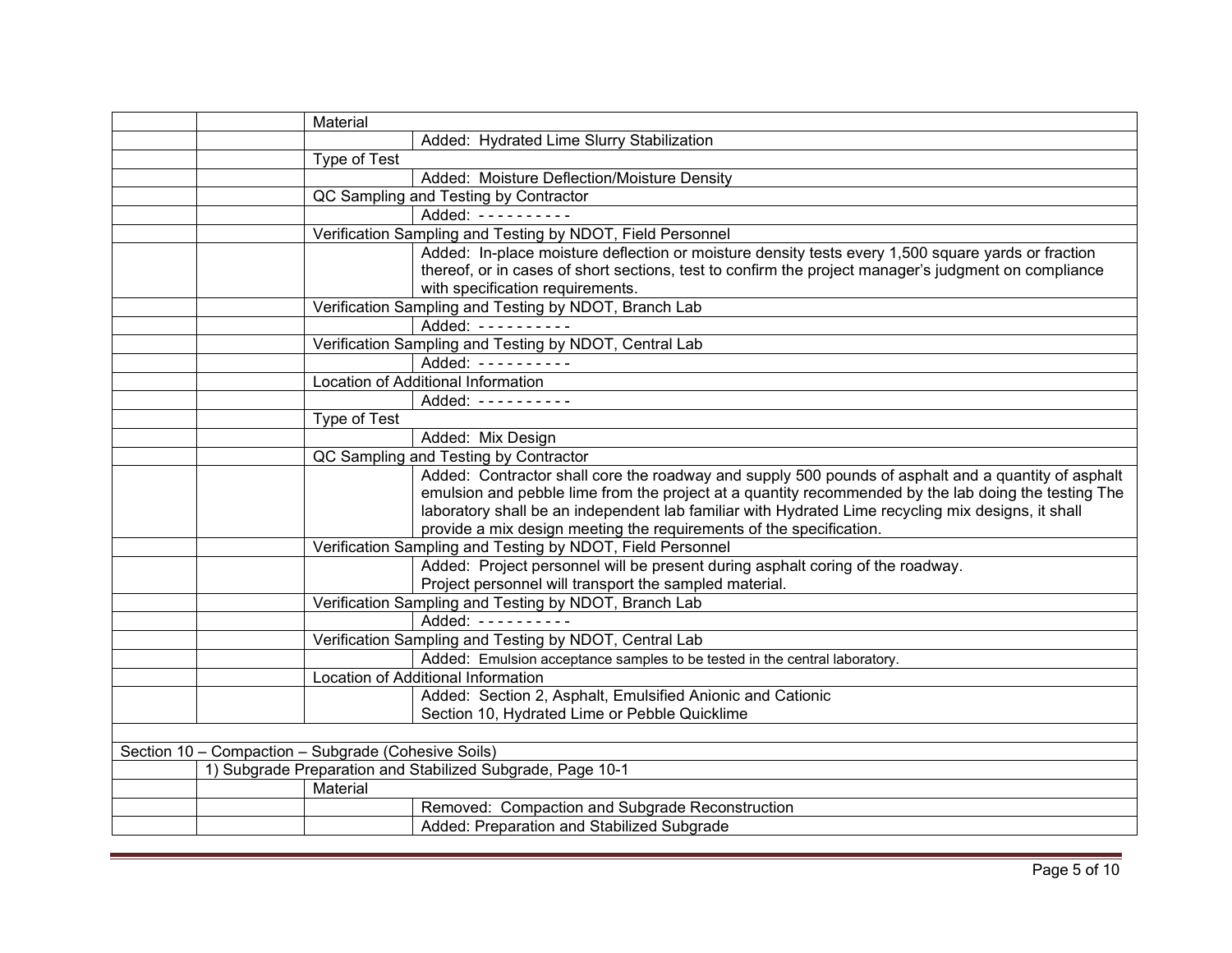| 2) Fly Ash, Page 10-2                                      |                                                                                                 |  |  |
|------------------------------------------------------------|-------------------------------------------------------------------------------------------------|--|--|
| Verification Sampling and Testing by NDOT, Field Personnel |                                                                                                 |  |  |
|                                                            | Added: per supplier                                                                             |  |  |
|                                                            | Added: and a new sample for each construction season                                            |  |  |
|                                                            | Verification Sampling and Testing by NDOT, Central Lab                                          |  |  |
|                                                            | Added: and a new sample for each construction season                                            |  |  |
|                                                            | 3) Subgrade Soil and Cementitious Material, Page 10-2                                           |  |  |
|                                                            | Material                                                                                        |  |  |
|                                                            | Removed: and Fly Ash                                                                            |  |  |
|                                                            | Added: and Cementitious Material                                                                |  |  |
|                                                            | Added: (fly ash sample is required/Portland cement sample submitted upon request)               |  |  |
|                                                            | Verification Sampling and Testing by NDOT, Field Personnel                                      |  |  |
|                                                            | Added: cementitious material                                                                    |  |  |
|                                                            | Added: (fly ash sample is required/Portland cement sample submitted upon request)               |  |  |
|                                                            | Verification Sampling and Testing by NDOT, Central Lab                                          |  |  |
|                                                            | Added: cementitious material                                                                    |  |  |
|                                                            | Added: (fly ash/Portland cement available at the central lab)                                   |  |  |
| 4) Hydrated Lime or Pebble Quicklime, Page 10-2            |                                                                                                 |  |  |
|                                                            | Verification Sampling and Testing by NDOT, Field Personnel                                      |  |  |
|                                                            | Added: per supplier                                                                             |  |  |
|                                                            | Added: and a new sample for each construction season                                            |  |  |
|                                                            | Verification Sampling and Testing by NDOT, Central Lab                                          |  |  |
|                                                            | Added: and a new sample for each construction season                                            |  |  |
|                                                            |                                                                                                 |  |  |
|                                                            | Section 14 - Portland Cement/Interground-Blended Cement                                         |  |  |
| 3) Silica Fume, Page 14-2                                  |                                                                                                 |  |  |
|                                                            | Removed: Silica Fume                                                                            |  |  |
|                                                            |                                                                                                 |  |  |
|                                                            | Section 15 - Portland Cement Concrete for Pavement, Base Course, and Pavement Patching          |  |  |
|                                                            | 17) Epoxy Compounds, Page 15-4                                                                  |  |  |
|                                                            | Manufacturer Certification of Compliance Required                                               |  |  |
|                                                            | Removed: Yes                                                                                    |  |  |
|                                                            | Added: No                                                                                       |  |  |
|                                                            | 18) Joint and Crack Sealing Fillers A) Cold Applied Type, Page 15-4                             |  |  |
|                                                            | Sample Required                                                                                 |  |  |
|                                                            | Removed: Yes - 1 five-pound sample from each lot unless shipped from tested and approved stock. |  |  |
|                                                            | Manufacturer Certification of Tests Required                                                    |  |  |
|                                                            | Removed: Yes, if not on the Approved Products List                                              |  |  |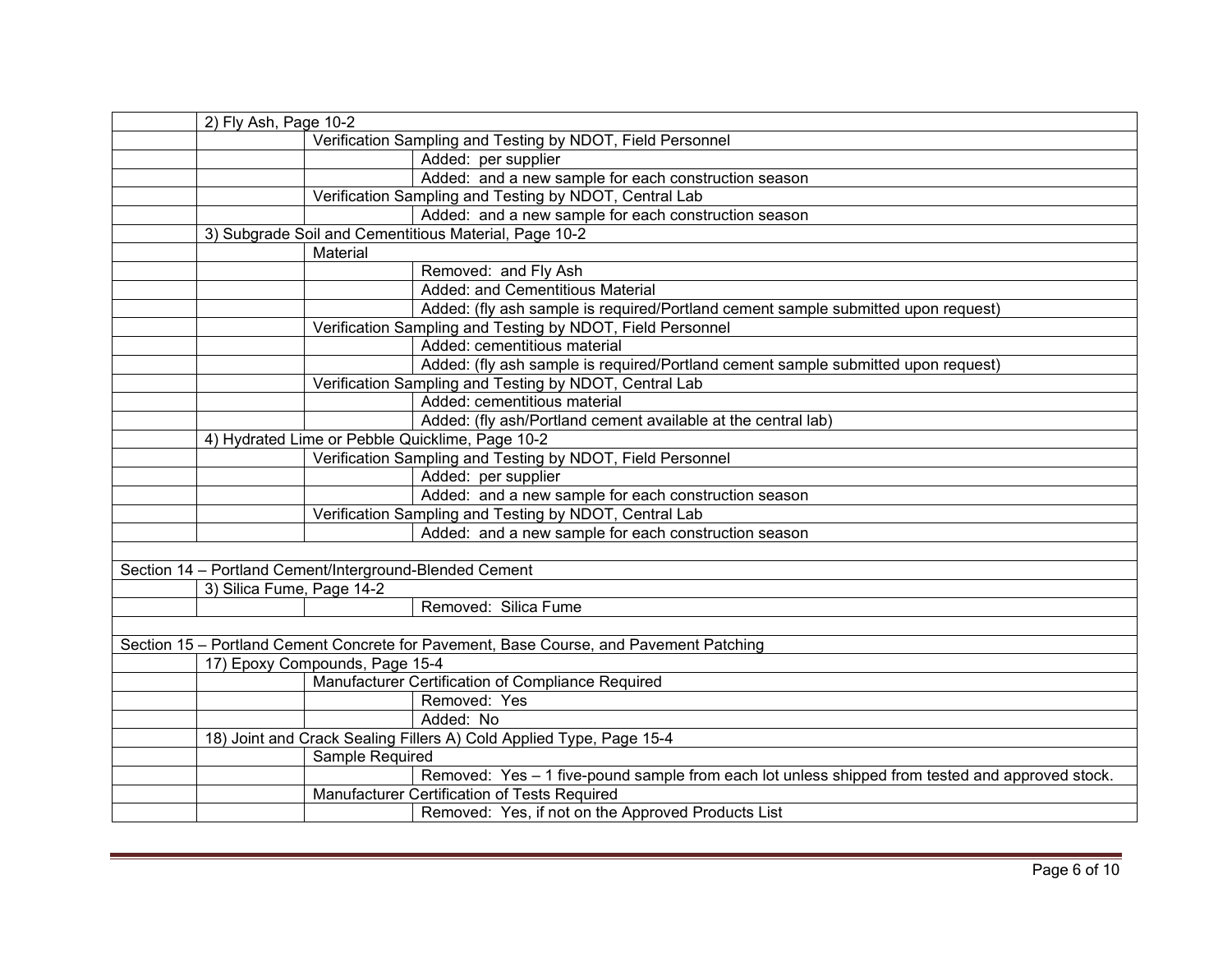|                                                                       | Added: No                                                                                       |  |  |
|-----------------------------------------------------------------------|-------------------------------------------------------------------------------------------------|--|--|
|                                                                       | 18) Joint and Crack Sealing Fillers B) Hot Poured Type, Page 15-4                               |  |  |
| Sample Required                                                       |                                                                                                 |  |  |
|                                                                       | Removed: Yes - One sample per lot unless shipped from tested and approved stock.                |  |  |
|                                                                       |                                                                                                 |  |  |
|                                                                       | Section 16 - Portland Cement Concrete for Structures, Culverts, and Miscellaneous Construction  |  |  |
| 12) Shotcrete, Page 16-5                                              |                                                                                                 |  |  |
| Item or Group                                                         |                                                                                                 |  |  |
|                                                                       | Removed: Mix Design                                                                             |  |  |
| Sample Required                                                       |                                                                                                 |  |  |
|                                                                       | Removed: New mixes shall be tested and approved by the PCC Engineer prior to production         |  |  |
|                                                                       | Manufacturer Certification of Tests Required                                                    |  |  |
|                                                                       | Removed: Yes                                                                                    |  |  |
|                                                                       | Added: No                                                                                       |  |  |
|                                                                       |                                                                                                 |  |  |
| Section 19 - Culvert Pipe, Drain Tile, Sewer Pipe, Slope Drains, etc. |                                                                                                 |  |  |
|                                                                       | 5) Related Materials, A) Sealing Compound for Concrete Pipe Joints, Page 19-2                   |  |  |
| Sample Required                                                       |                                                                                                 |  |  |
|                                                                       | Removed: Yes - One sample, four-feet long, unless shipped from tested and approved stock.       |  |  |
|                                                                       | 5) Related Materials, D) Sewer Pipe Gaskets, Page 19-2                                          |  |  |
| Sample Required                                                       |                                                                                                 |  |  |
|                                                                       | Removed: Yes - One gasket from each lot or batch unless shipped from tested and approved stock. |  |  |
|                                                                       |                                                                                                 |  |  |
| Section 20 - Bridge Materials                                         |                                                                                                 |  |  |
|                                                                       | 1) Aluminum Filled Resilient Sealing Compound, Page 20-1                                        |  |  |
|                                                                       | Removed: Aluminum Filled Resilient Sealing Compound.                                            |  |  |
|                                                                       | 18) Joint and Crack Sealing Fillers A) Cold Applied Type, Page 20-4                             |  |  |
| Sample Required                                                       |                                                                                                 |  |  |
|                                                                       | Removed: Yes - 1 five-pound sample from each lot unless shipped from tested and approved stock. |  |  |
|                                                                       | Manufacturer Certification of Tests Required                                                    |  |  |
|                                                                       | Removed: Yes, if not on the Approved Products List                                              |  |  |
|                                                                       | Added: No                                                                                       |  |  |
|                                                                       | 18) Joint and Crack Sealing Fillers B) Hot Poured Type, Page 20-4                               |  |  |
| Sample Required                                                       |                                                                                                 |  |  |
|                                                                       | Removed: Yes - One sample per lot unless shipped from tested and approved stock.                |  |  |
|                                                                       |                                                                                                 |  |  |
| Section 23 - Traffic Control                                          |                                                                                                 |  |  |
| 2) Thermoplastic Pavement Marking, Page 23-1                          |                                                                                                 |  |  |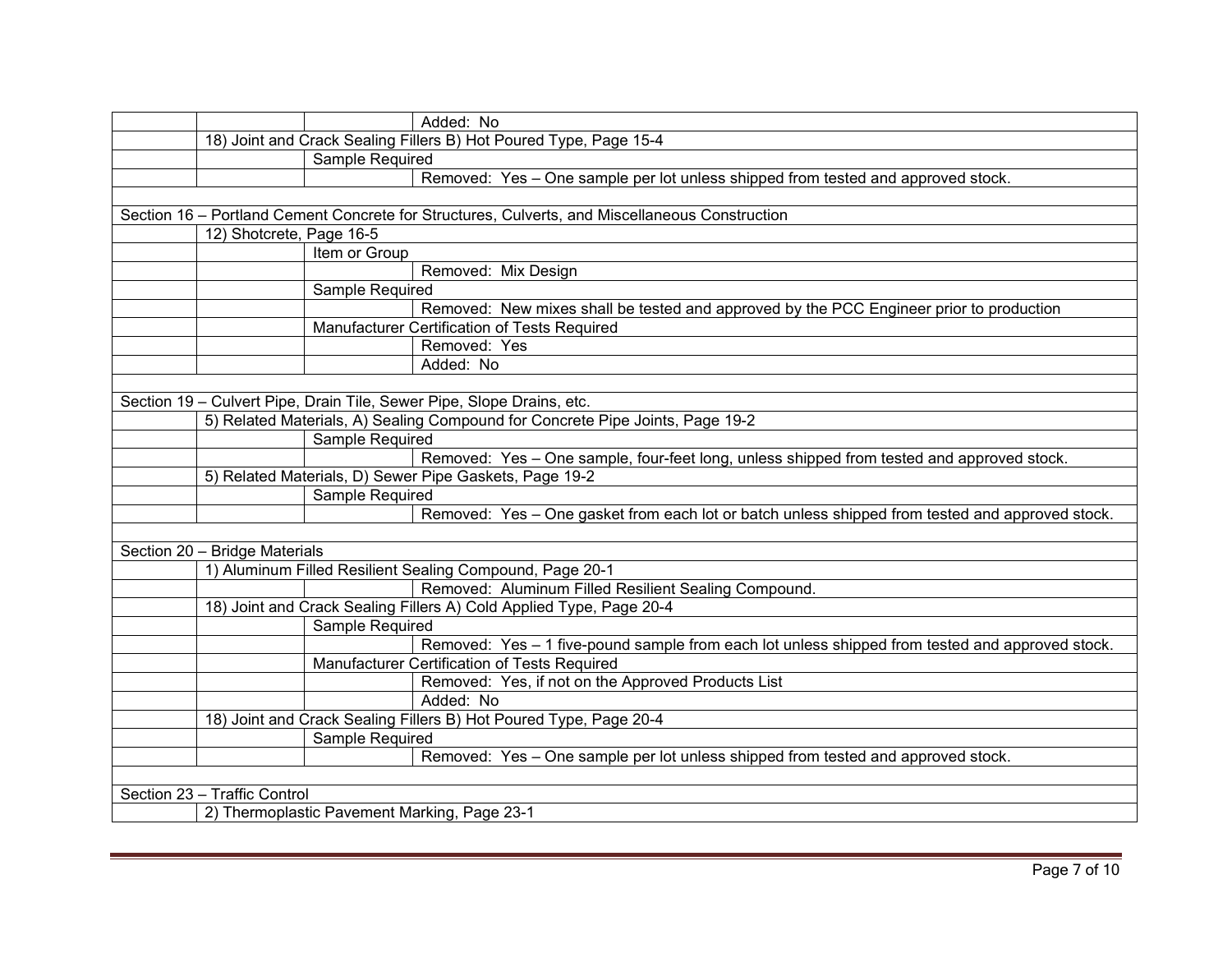|                              | <b>Approved Products List</b>                         |                                                                                                                                                                                 |
|------------------------------|-------------------------------------------------------|---------------------------------------------------------------------------------------------------------------------------------------------------------------------------------|
|                              |                                                       | Removed: No                                                                                                                                                                     |
|                              |                                                       | Added: Yes                                                                                                                                                                      |
|                              |                                                       | Manufacturer Certification of Compliance Required                                                                                                                               |
|                              |                                                       | Removed: Yes                                                                                                                                                                    |
|                              |                                                       | Added: No                                                                                                                                                                       |
|                              | 23) Moveable Barrier System, Page 23-2                |                                                                                                                                                                                 |
|                              | Item or Group                                         |                                                                                                                                                                                 |
|                              |                                                       | Added: 23) Moveable Barrier System                                                                                                                                              |
|                              | Sample Required                                       |                                                                                                                                                                                 |
|                              |                                                       | Added: ----------                                                                                                                                                               |
|                              | <b>Approved Products List</b>                         |                                                                                                                                                                                 |
|                              |                                                       | Added: No                                                                                                                                                                       |
|                              |                                                       | Nebraska Qualified Material Vendors List                                                                                                                                        |
|                              |                                                       | Added: No                                                                                                                                                                       |
|                              |                                                       | Manufacturer Certification of Tests Required                                                                                                                                    |
|                              |                                                       | Added: No                                                                                                                                                                       |
|                              |                                                       | Manufacturer Certification of Compliance Required                                                                                                                               |
|                              |                                                       | Added: Yes                                                                                                                                                                      |
|                              |                                                       | Location of Additional Information                                                                                                                                              |
|                              |                                                       | Added: ----------:                                                                                                                                                              |
|                              |                                                       |                                                                                                                                                                                 |
|                              | Section 24 - Roadside Development and Erosion Control |                                                                                                                                                                                 |
|                              | 2) Rock Riprap, A) Rock Riprap, Page 24-1             |                                                                                                                                                                                 |
|                              | <b>Sample Required</b>                                |                                                                                                                                                                                 |
|                              |                                                       | Removed: Yes - One 60-pound sample for each 5,000 tons or fraction thereof (sample to be used for<br>quality tests). If material is from an approved source no sample required. |
|                              | <b>Approved Products List</b>                         |                                                                                                                                                                                 |
|                              |                                                       | Removed: Yes                                                                                                                                                                    |
|                              |                                                       | Added: No                                                                                                                                                                       |
| 5) Gabions, Page 24-1        |                                                       |                                                                                                                                                                                 |
|                              | Sample Required                                       |                                                                                                                                                                                 |
|                              |                                                       | Removed: Yes - One 60-pound sample for each 5,000 tons or fraction thereof (sample to be used for                                                                               |
|                              |                                                       | quality tests). If material is from an approved source no sample required.                                                                                                      |
| 7) Revet Mattress, Page 24-1 |                                                       |                                                                                                                                                                                 |
|                              | Sample Required                                       |                                                                                                                                                                                 |
|                              |                                                       | Yes - One 60-pound sample for each 5,000 tons or fraction thereof (sample to be used for quality                                                                                |
|                              |                                                       | tests). If material is from an approved source no sample required.                                                                                                              |
|                              |                                                       | Nebraska Qualified Material Vendors List                                                                                                                                        |
|                              |                                                       |                                                                                                                                                                                 |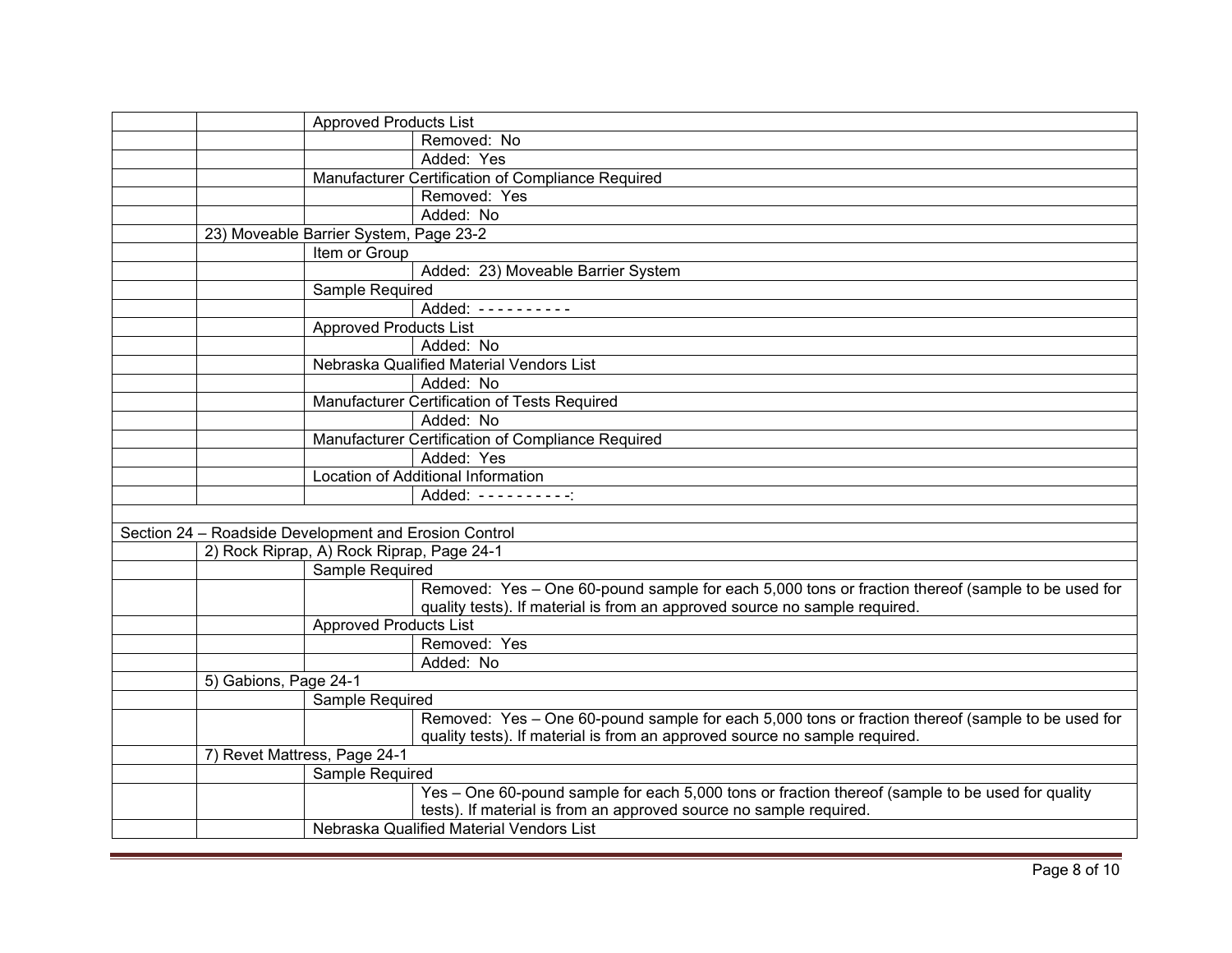|                                      |                                          |                                                         | Removed: No                                                                                                                                                             |  |
|--------------------------------------|------------------------------------------|---------------------------------------------------------|-------------------------------------------------------------------------------------------------------------------------------------------------------------------------|--|
|                                      |                                          |                                                         | Added: Yes                                                                                                                                                              |  |
|                                      |                                          |                                                         |                                                                                                                                                                         |  |
| Section 25 - Miscellaneous Materials |                                          |                                                         |                                                                                                                                                                         |  |
|                                      | 7) Delineators, B) Reflectors, Page 25-1 |                                                         |                                                                                                                                                                         |  |
|                                      |                                          | Sample Required                                         |                                                                                                                                                                         |  |
|                                      |                                          |                                                         | Yes - Fifty reflectors from each lot or batch. No sample required if the reflectors are on the approved products list<br>or are shipped from tested and approved stock. |  |
|                                      |                                          |                                                         | Location of Additional Information                                                                                                                                      |  |
|                                      |                                          |                                                         | Removed: Note 22                                                                                                                                                        |  |
|                                      |                                          | 17) Hot Poured Type, Page 25-2                          |                                                                                                                                                                         |  |
|                                      |                                          | Sample Required                                         |                                                                                                                                                                         |  |
|                                      |                                          |                                                         | Removed: Yes - One sample per lot unless shipped from tested and approved stock.                                                                                        |  |
|                                      |                                          |                                                         |                                                                                                                                                                         |  |
| Section 27 - Notes                   |                                          |                                                         |                                                                                                                                                                         |  |
|                                      |                                          |                                                         | Note 22) Reflectors and Fasteners, Page 27-7                                                                                                                            |  |
|                                      |                                          |                                                         | Removed: Note 22                                                                                                                                                        |  |
|                                      |                                          |                                                         | Note 26) Rock Riprap, Gabion Stone Fill, and Revet Mattress Stone Fill, Page 27-8                                                                                       |  |
|                                      |                                          |                                                         | Removed: rock riprap                                                                                                                                                    |  |
|                                      |                                          |                                                         | Added: aggregate                                                                                                                                                        |  |
|                                      |                                          |                                                         |                                                                                                                                                                         |  |
|                                      |                                          | Section 28 - Quality Assurance Program for Construction |                                                                                                                                                                         |  |
|                                      |                                          |                                                         | Test Methods for Qualification of Sampling and Testing Personnel, Page 28-A-4                                                                                           |  |
|                                      |                                          | Concrete                                                |                                                                                                                                                                         |  |
|                                      |                                          |                                                         | Removed: Concrete Field Inspection/General Handling of Concrete                                                                                                         |  |
|                                      |                                          |                                                         | Added: Portland Cement Concrete Paving Inspection                                                                                                                       |  |
|                                      |                                          | <b>Pavement Marking</b>                                 |                                                                                                                                                                         |  |
|                                      |                                          |                                                         | Added: Paint & Bead Sampling (5 year)                                                                                                                                   |  |
|                                      |                                          |                                                         | Table A1 - Test Methods for Qualification pf Sampling and Testing Personnel, Page 28-A-7                                                                                |  |
|                                      |                                          | Concrete                                                |                                                                                                                                                                         |  |
|                                      |                                          |                                                         | Removed: Concrete Field Inspection/General Handling of Concrete                                                                                                         |  |
|                                      |                                          |                                                         | Added: Portland Cement Concrete Paving Inspection                                                                                                                       |  |
|                                      |                                          | <b>Course Title</b>                                     |                                                                                                                                                                         |  |
|                                      |                                          |                                                         | Removed: Concrete Field Inspection/General Handling of Concrete                                                                                                         |  |
|                                      |                                          |                                                         | Added: Portland Cement Concrete Paving Inspection                                                                                                                       |  |
|                                      |                                          | Training Coordinated By:                                |                                                                                                                                                                         |  |
|                                      |                                          |                                                         | Removed: FHWA-NHI                                                                                                                                                       |  |
|                                      |                                          |                                                         | Added: AASHTO TC3                                                                                                                                                       |  |
|                                      |                                          |                                                         | Table A1 - Test Methods for Qualification of Sampling and Testing Personnel, Page 28-A-11                                                                               |  |